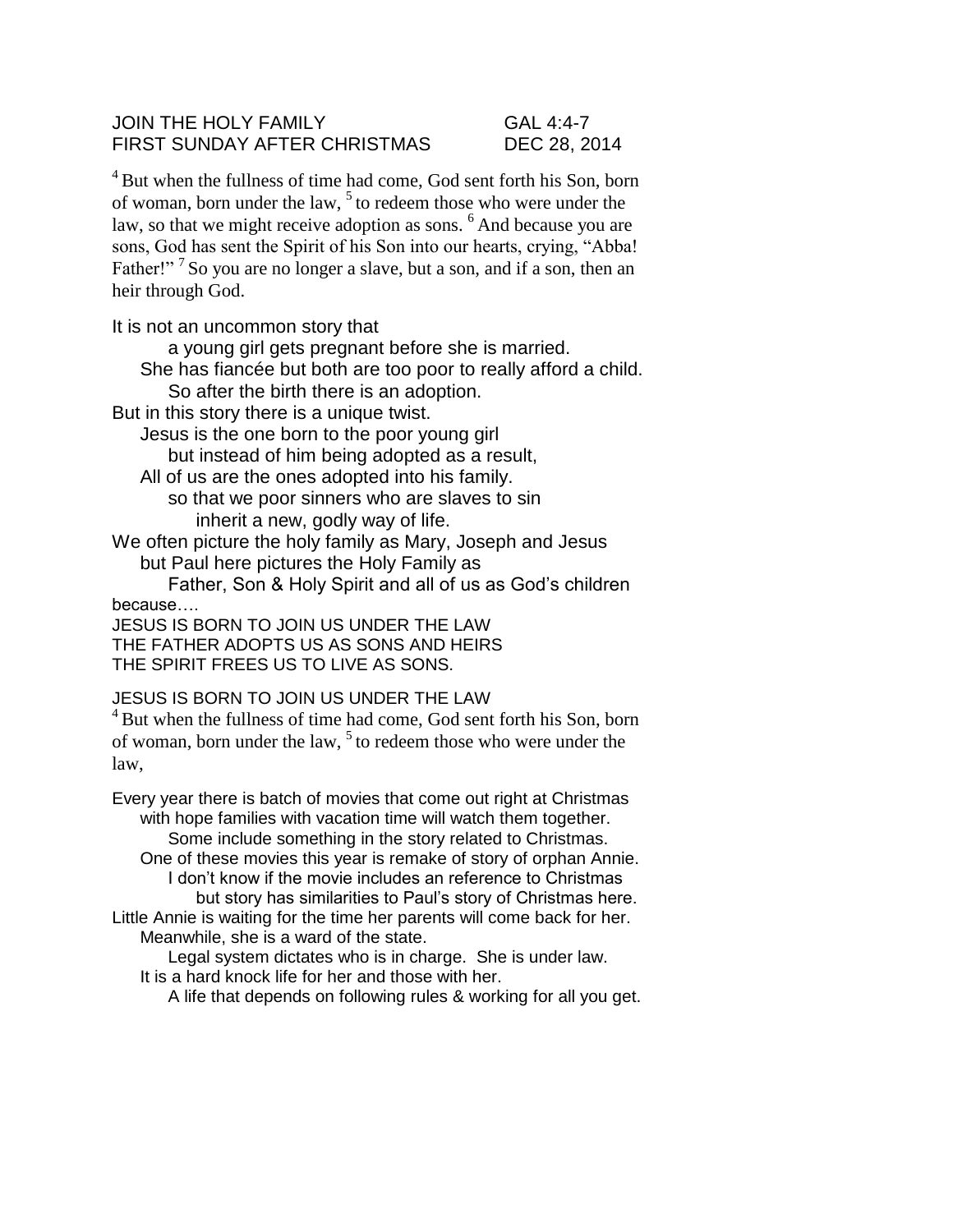Until a rich benefactor comes into her life and decides to care for her without her deserving it. and her whole life is transformed. I haven't seen latest "Annie" move and don't know if she gets legally adopted at the end of it, but Paul says that is what ends up happening to us. In letter to Galatians, Paul points out that his Jewish readers were like children in foster care until Jesus came. Their lives were controlled by the law in the Old Testament. But, he says, his gentile readers also had a legalistic religion based on what working to get what they deserved. This is the natural born religion of every human mind. It is a hard knock life because you get what you deserve. Everything depends on how good you are. And as much as we would like to think we are good enough, when we are honest with ourselves, it is hard to believe there is someone out there: God, who truly loves us. This is why we make it such a hard knock life in this world, because, even while we are trying to act and look good, we assume nothing is really given us for free and so we live like we are all looking out for ourselves. But now, Paul says, Jesus has been born under the law with us, he went through legal system to redeem us, make us his own. When time came that God's plan was fully developed, he used Roman law of census to fulfill his plan for his birth. Today's Gospel emphasizes how from the time he was a baby, Jesus fulfilled all the requirements of Jewish ceremonial law. Ultimately he took our place in submitting to the law that the wages of sin is death. Now that he has paid the price, we belong to him, not as slaves but as dear children.

THE FATHER ADOPTS US AS SONS AND HEIRS

so that we might receive adoption as sons<sup>7</sup> So you are no longer a slave, but a son, and if a son, then an heir through God.

- In new movie, Annie, it is her own charm that wins over Mr.Stacks who first just wants to make himself look good. This is where analogy breaks down.
	- In reality, God is the one looks on us as good by his grace and wins us over with unconditional love.
- This is more like another adoption story you may have heard. Grace & Matthew Huang are Asian couple from US just released from of being under arrest in middle eastern country of Qatar.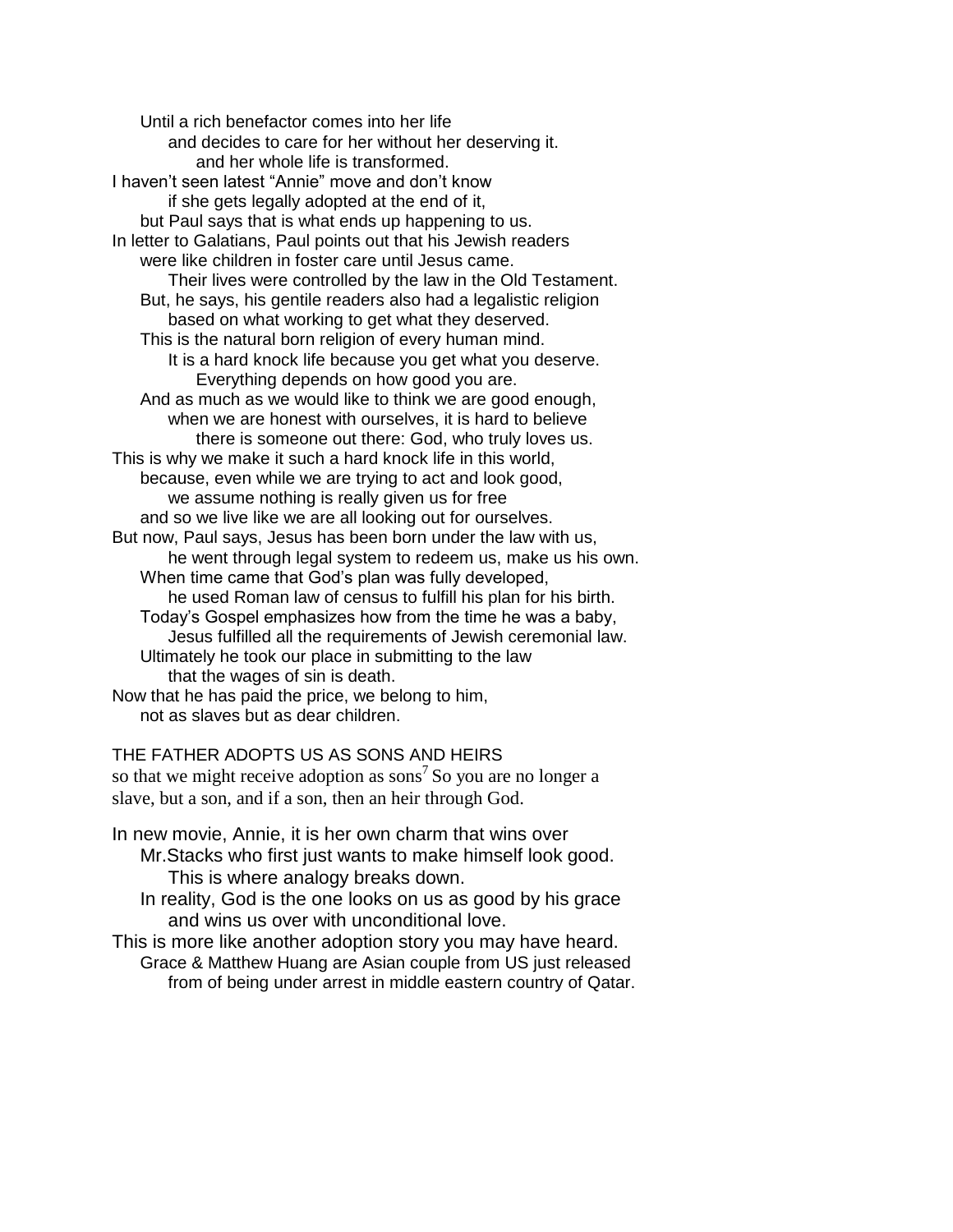They were arrested because they had adopted 3 African children and one had died, possibly as result of eating disorder which is not that uncommon for children who have experienced poverty and starvation. They were under suspicion in Qatar from first because that culture, which doesn't believe in legal adoption in first place, couldn't see why anyone would adopt children not like them. and so, in words of Qatar government, were ugly. So they assumed, especially when the one girl died, they must be planning to kill them and harvest their organs, so they were accused of starving the little girl to death. Contrary to the ways of the world where we live, God has adopted us, who are very different from him, in spite of the fact that our sins make us truly ugly. out of his pure grace and compassion for us. Instead of planning to kill us to use us for his purposes, God's own son died to be our organ donor, to give us his heart and his righteousness. It is interesting that the wife of that Asian couple who adopted and the female lead in move Annie who advocates for good are both named Grace. This is what we call the reason for all God does for us. It is by his free grace for Jesus' sake. God has made us his children so that we might be his heirs, receiving all that is his because Jesus died and left it to us. This includes forgiveness of all our sins, so that God, our loving father, gives us all he sees we need in this world by his free grace and also gives us eternal life in his heavenly home. But he also does more. He transforms our lives here to free us from the dysfunctional behavior of those who are used to being in spiritual poverty and starving for love, which makes it so hard to give and receive love even when God so generously gives it to us.

THE SPIRIT FREES US TO LIVE AS SONS.

 $<sup>6</sup>$  And because you are sons, God has sent the Spirit of his Son into our</sup> hearts, crying, "Abba! Father!"

I was talking to someone recently who is now retired. Like many retired, he is as busy or busier now than before but difference is he is not working because he has to in order to make a living but now that all of his needs are being provided for he is doing things because he wants to.